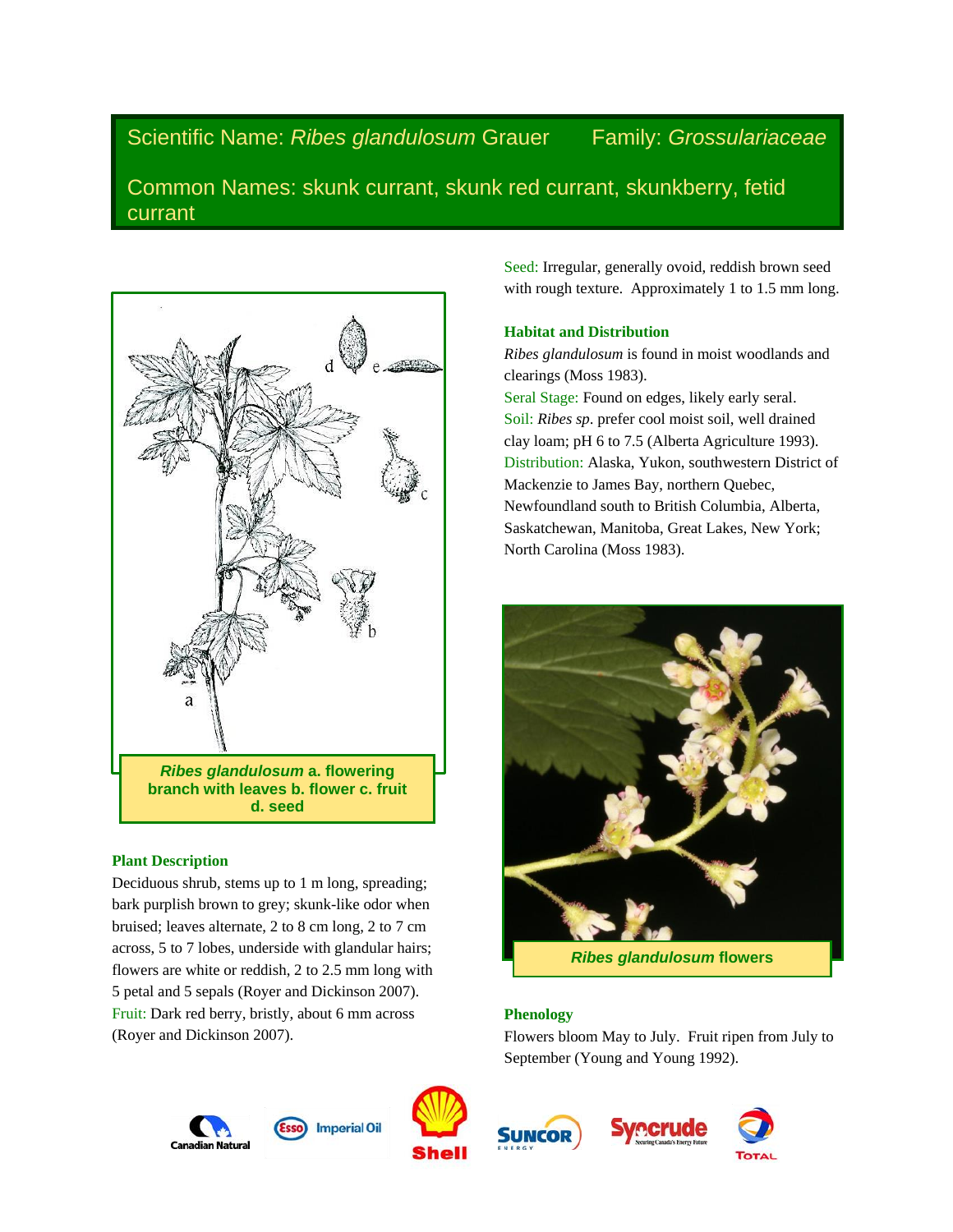### **Pollination**

The majority of pollination is done by insects (McGregor 1976).



## **Seed Dispersal**

Animal dispersed by numerous predators (Ulev 2006).

## **Genetics**

2n=16 (Moss 1983).

## **Symbiosis**

None known.

## **Seed Processing**

Collection: The fruit should be picked off the shrub as soon as they are ripe to reduce losses due bird and animal consumption (Young and Young 1992). Seed Weight: 0.87 g/1,000 seeds. Fruit/Seed by Weight: 91,000 seeds/kg of berries. Fruit/Seed by Volume: 44,000 seeds/L of berries. Average Seed/Fruit: 14. Harvest Dates: End of July or early August.

Cleaning: Seeds should be macerated and the seeds recovered by floatation (Young and Young 1992). Storage Behaviour: Unknown. Likely orthodox: seeds can be dried prior to cold storage. Storage: Dried seeds can be stored for long periods in sealed vials at low temperature (Young and Young 1992).

Longevity: Can remain viable for 17 years under "normal storage" conditions (Plants for a Future n.d.).

### **Propagation**

Natural Regeneration: Reproduces by seed and vegetatively by layering (Ulev 2006).

Germination: Germination percentages are low despite long periods of cold stratification.

Pre-treatment: *Ribes* spp. are usually highly dormant and require a cold stratification followed by a warm stratification followed by a second cold stratification (Young and Young 1992).

Direct Seeding: *Ribes* seeds are usually sown in the fall and covered with 0.6 cm of mulched soil (Young and Young 1992).

Seed Rate: 630 to 830 seeds/m² (Young and Young 1992).



*Ribes glandulosum* **shrub with ripe berries**









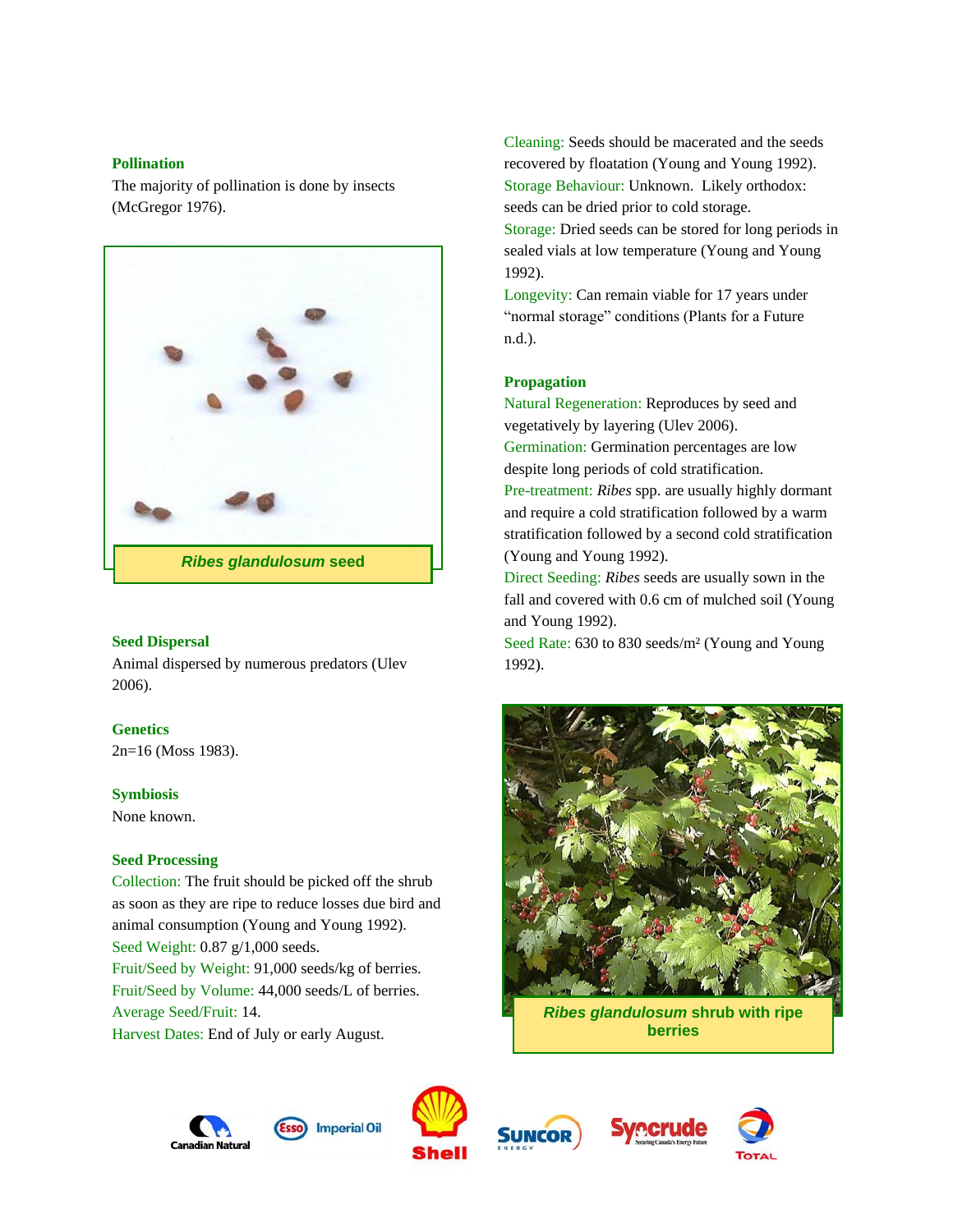Vegetative Propagation: Can reproduce by layering. Cuttings can be taken in the fall after the leaves have dropped (Alberta Agriculture 2000). Make cuttings 20 to 25 cm long; lower cut should be right below a bud and the upper cut should be diagonal and about 1 cm above the top bud. Store the cuttings in a cold frame under 30 cm of soil (Alberta Agriculture 2000).

Plant early in the spring in 20 cm wide trench. Plant 15 cm apart by laying them in the trench so that a single bud is above the soil. Keep the soil moist to encourage rooting (Alberta Agriculture 2000).

#### **Aboriginal/Food Uses**

Food: Currants can be eaten fresh or cooked to make jelly (Marles et al. 2000). The stems of the plant can be made into a bitter tea (Marles et al. 2000). Medicinal: A decoction of the stem was given to prevent blood clotting after birth (Marles et al. 2000).

#### **Wildlife/Forage Usage**

Wildlife: *Ribes* spp. are used as food by wildlife, including rodents, birds and hooved browsers. It is used as shelter for many smaller animals (Ulev 2006).

Livestock: *Ribes* spp*.* can be poor to fair forage for livestock (Ulev 2006).

#### **Reclamation Potential**

As an edge species, *Ribes glandulosum* could make a good candidate for reclamation.

### **Commercial Resources**

Availability: Not available commercially in Alberta (ANPC 2010). Uses: No known commercial uses.

#### **Notes**

*R. glandulosum* is listed as 93% intact (less occurrences than expected) in the Alberta oil sands region (Alberta Biodiversity Monitoring Institute 2014).

*Ribes* species including *R. glandulosum* are the initial host to the blister rust fungus (*Cronartium ribicola*) as part of a two stage cycle which ends in the fungus infecting white pine, which can eventually kill the tree (Zambino 2010).

## **Photo Credits**

Photo 1 and 2: François Gros d'Aillon. Professeur honoraire de l'UQÀM. Photo 3: Wild Rose Consulting, Inc. 2011. Line Diagram: John Maywood, used by permission of Bruce Peel Special Collections, University of Alberta.

#### **References**

Alberta Agriculture, 2000. Currants and gooseberries in Alberta. Alberta Agriculture, Edmonton, Alberta. Agdex 236/ 20-1. 3 pp.

[http://www1.agric.gov.ab.ca/\\$department/deptdocs.n](http://www1.agric.gov.ab.ca/$department/deptdocs.nsf/all/agdex3480/$file/236_20-1.pdf?OpenElement) [sf/all/agdex3480/\\$file/236\\_20-1.pdf?OpenElement](http://www1.agric.gov.ab.ca/$department/deptdocs.nsf/all/agdex3480/$file/236_20-1.pdf?OpenElement)  [Last accessed July 3, 2013].

Alberta Biodiversity Monitoring Institute, 2014. The status of biodiversity in the oil sands region of Alberta. Alberta Biodiversity Monitoring Institute, Edmonton, Alberta. 47 pp. [http://www.abmi.ca/FileDownloadServlet?filename=](http://www.abmi.ca/FileDownloadServlet?filename=The%20Status%20of%20Biodiversity%20in%20the%20Oil%20Sands%20Region%20of%20Alberta_2014_Supplemental%20Report.docx&dir=REPORTS_UPLOAD) [The%20Status%20of%20Biodiversity%20in%20the](http://www.abmi.ca/FileDownloadServlet?filename=The%20Status%20of%20Biodiversity%20in%20the%20Oil%20Sands%20Region%20of%20Alberta_2014_Supplemental%20Report.docx&dir=REPORTS_UPLOAD) [%20Oil%20Sands%20Region%20of%20Alberta\\_201](http://www.abmi.ca/FileDownloadServlet?filename=The%20Status%20of%20Biodiversity%20in%20the%20Oil%20Sands%20Region%20of%20Alberta_2014_Supplemental%20Report.docx&dir=REPORTS_UPLOAD) [4\\_Supplemental%20Report.docx&dir=REPORTS\\_U](http://www.abmi.ca/FileDownloadServlet?filename=The%20Status%20of%20Biodiversity%20in%20the%20Oil%20Sands%20Region%20of%20Alberta_2014_Supplemental%20Report.docx&dir=REPORTS_UPLOAD) [PLOAD](http://www.abmi.ca/FileDownloadServlet?filename=The%20Status%20of%20Biodiversity%20in%20the%20Oil%20Sands%20Region%20of%20Alberta_2014_Supplemental%20Report.docx&dir=REPORTS_UPLOAD) [Last accessed June 16, 2014].

ANPC (Alberta Native Plant Council), 2010. Native Plant Source List.

[http://www.anpc.ab.ca/assets/ANPC\\_2010\\_Native\\_Pl](http://www.anpc.ab.ca/assets/ANPC_2010_Native_Plant_Source_List.pdf) ant Source List.pdf [Last accessed June 14, 2013].

Marles, R.J., C. Clavelle, L. Monteleone, N. Tays and D. Burns, 2000. Aboriginal Plant Use in Canada's northwest Boreal Forest. Natural Resources Canada and Canadian Forest Service. UBC Press, Vancouver, British Columbia. 368 pp.